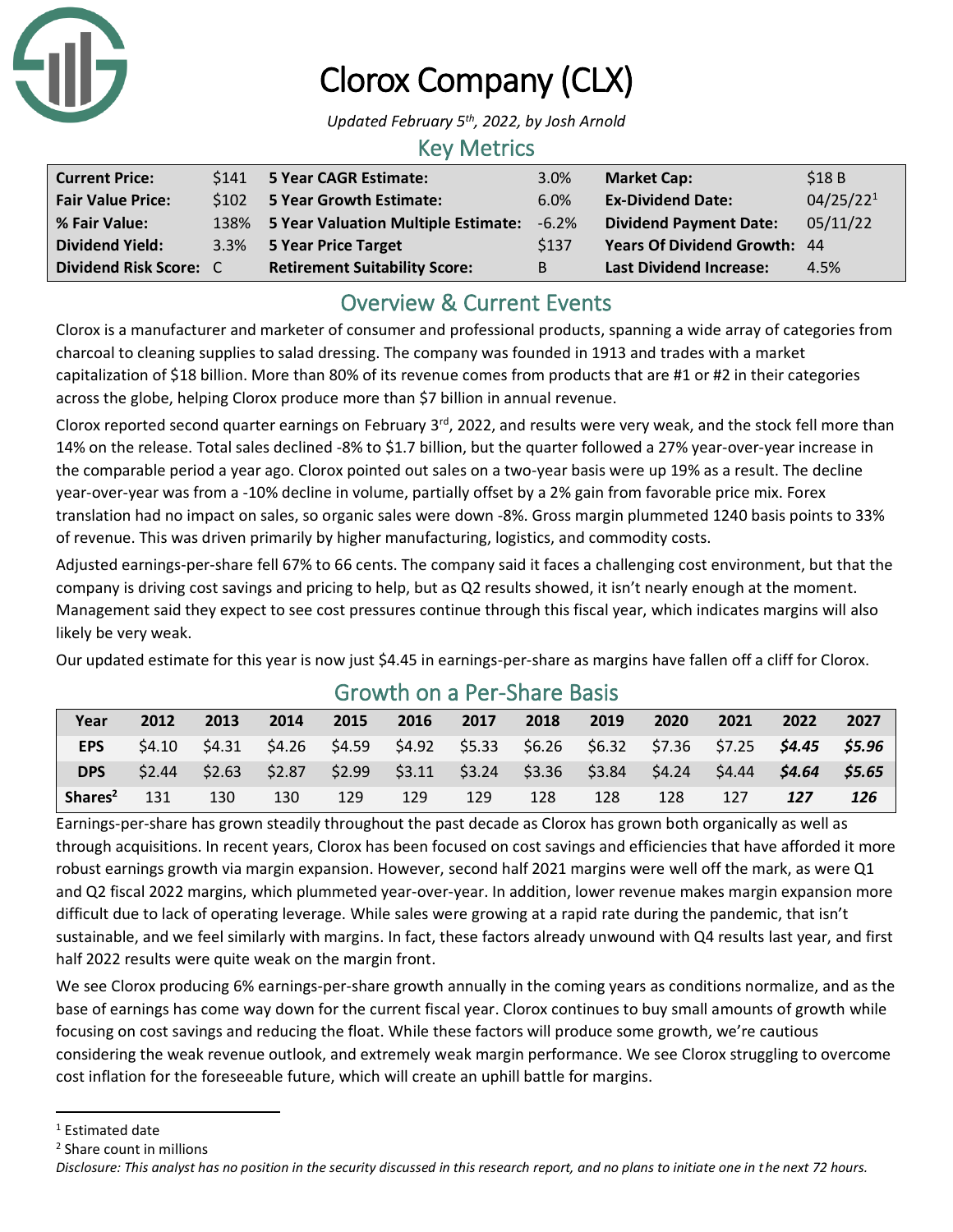

# Clorox Company (CLX)

#### *Updated February 5th, 2022, by Josh Arnold*

We expect Clorox to raise its dividend from the current \$4.64, to somewhere around \$5.65 per share by fiscal 2027.

| <b>Valuation Analysis</b> |      |         |      |      |                |           |      |      |      |      |            |      |
|---------------------------|------|---------|------|------|----------------|-----------|------|------|------|------|------------|------|
| Year                      | 2012 | 2013    | 2014 | 2015 | 2016           | 2017      | 2018 | 2019 | 2020 | 2021 | <b>Now</b> | 2027 |
| Avg. $P/E = 16.7$         |      | 18.2    |      |      | 20.7 22.3 25.1 | 24.0 22.3 |      | 24.0 | 23.5 | 27.7 | 31.7       | 23.0 |
| Avg. Yld.                 | 3.6% | $3.4\%$ | 3.3% | 2.9% | 2.5%           | 2.5%      | 2.4% | 2.5% | 2.5% | 2.2% | 3.3%       | 4.1% |

Clorox has experienced a sizable increase in its valuation in the years since 2012 as its price-to-earnings multiple has nearly doubled. We see fair value at 23 times earnings but shares now trade for more than 31 times this year's earnings estimate given the sharp decline from last year's earnings base. We think the valuation could be a headwind for shareholders in the coming years as a result. With continued dividend growth on the horizon, we see the yield having the potential to rise to 4.1%.

## Safety, Quality, Competitive Advantage, & Recession Resiliency

| Year   | 2012 |     |     |  |                     |     | 2013 2014 2015 2016 2017 2018 2019 2020 2021 2022 2027 |     |
|--------|------|-----|-----|--|---------------------|-----|--------------------------------------------------------|-----|
| Payout | 58%  | 58% | 65% |  | 64% 61% 59% 54% 61% | 58% | 61% 104%                                               | 95% |

Clorox's payout ratio is 104% today, however, that is because of the very low guidance given for this year. The company's usually highly stable earnings base generally makes for a safe payout. Even during a recession, shareholders can count on Clorox maintaining (and likely slightly increasing) its dividend payment. We think Clorox can continue to raise its dividend for the foreseeable future, despite its elevated payout ratio.

Clorox's competitive advantages include its broad array of products, as well as the fact that it largely makes staples that people buy irrespective of economic conditions. This affords Clorox strong recession resistance as it actually increased its earnings markedly during and after the Great Recession. Clorox is a pure-play defensive stock in that regard. Pantry stocking appears to have passed, but during a normal recession, Clorox delivers.

# Final Thoughts & Recommendation

Overall, we are expecting five-year total returns of 3.0% annually, comprised of the 3.3% yield, 6% earnings growth and a strong headwind from the valuation. The stock is quite overvalued in our view, but it performs well during recessions and sports a nice yield. We are reiterating the stock at a sell rating, noting that the company faces significant margin headwinds, and that revenue is in question as well.



# Total Return Breakdown by Year

#### **[Click here to rate and review this research report. Your feedback is important to us.](https://suredividend.typeform.com/to/e7Q96E)**

*Disclosure: This analyst has no position in the security discussed in this research report, and no plans to initiate one in the next 72 hours.*